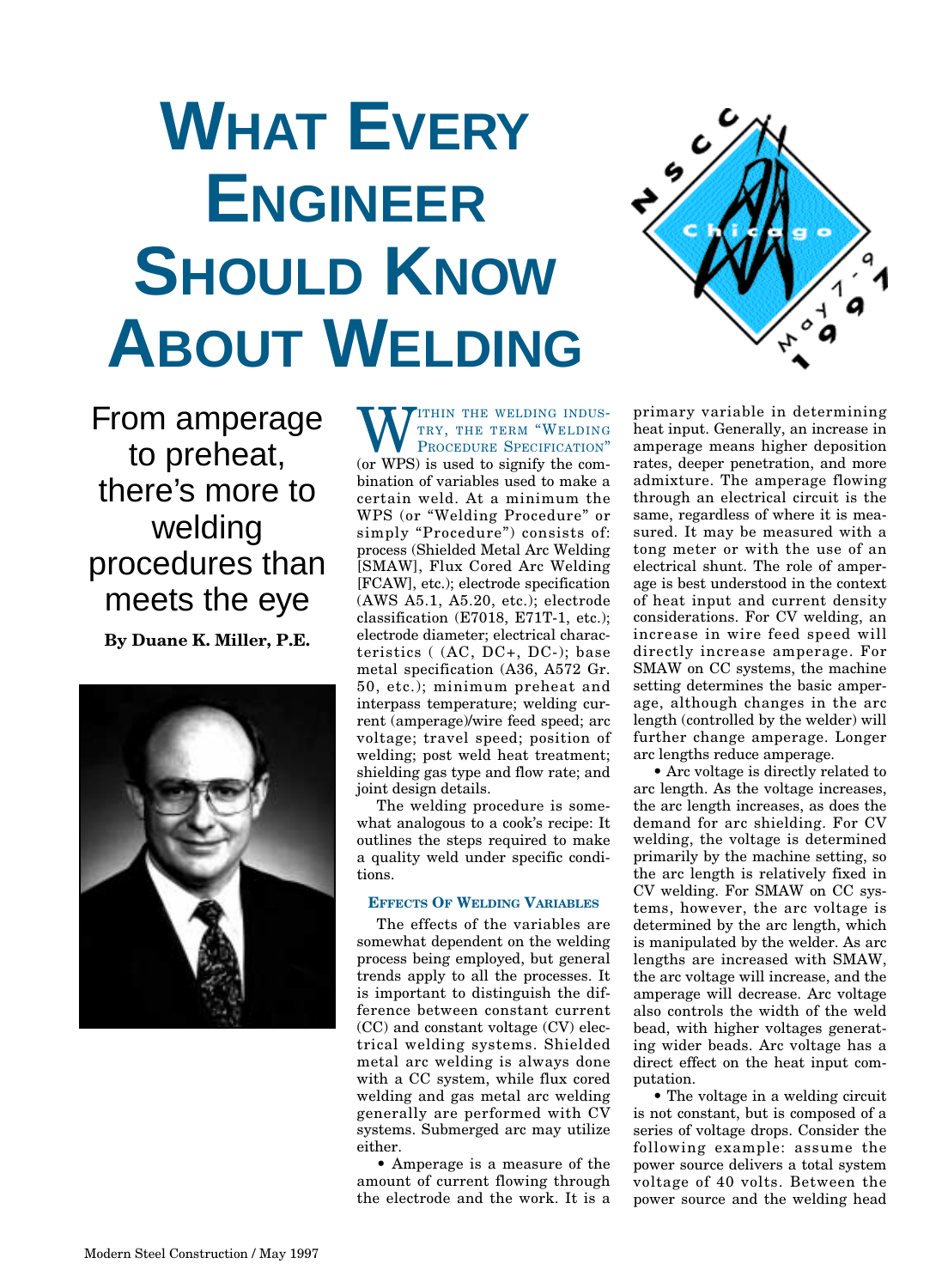or gun, there is a voltage drop of perhaps 3 volts associated with the input cable resistance. From the point of attachment of the work head to the power source work terminal, there is an additional voltage drop of, say, 7 volts. Subtracting the 3 volts and the 7 volts from the original 40 leaves 30 volts for the arc. This example illustrates how important it is to ensure that the voltages used for monitoring welding procedures properly recognize any losses in the welding circuit. The most accurate way to determine arc voltage is to measure the voltage drop between the contact tip and the work piece. However, this may not be practical for semiautomatic welding, so voltage is typically read from a point on the wire feeder (where the gun and cable connection is made), to the workpiece. For SMAW welding, voltage is not usually monitored, since it is constantly changing and cannot be controlled except by the welder. Skilled welders hold short arc lengths to deliver the best weld quality.

• Travel speed, measured in inches per minute, is the rate at which the electrode is moved relative to the joint. All other variables being equal, travel speed has an inverse effect on the size of the weld beads. As the travel speed increases, the weld size will decrease. Extremely low travel speeds may result in reduced penetration, as the arc impinges on a thick layer of molten metal and the weld puddle rolls ahead of the arc. Travel speed is a key variable used in computing heat input (reducing travel speed increases heat input).

• Wire feed speed is a measure of the rate at which the electrode is passed through the welding gun and delivered to the arc. Typically measured in inches per minute (ipm), the deposition rates are directly proportional to wire feed speed and directly related to amperage. When all other welding conditions are maintained constant, an increase in wire feed speed will directly lead to an increase in amperage. For slower wire feed speeds, the ratio of wire feed speed to amperage is relatively constant and linear. For higher wire feed speeds, this ratio may increase, resulting in a higher deposition rate per amp, but at the expense of penetration.



Wire feed speed is the preferred method of maintaining welding procedures for constant voltage wire feed processes. The wire feed speed can be independently adjusted and measured directly, regardless of the other welding conditions. It is possible to utilize amperage as an alternative to wire feed speed although the resultant amperage for a given wire feed speed may vary, depending on polarity, electrode diameter, electrode type and electrode extension. Although equipment has been available for two decades that monitor wire feed speed, many codes such as AWS D1.1 continue to acknowledge amperage as the primary method for procedure documentation. D1.1 does permit the use of wire feed speed control instead of amperage, providing a wire feed speed-amperage relationship chart is available for comparison. Specification sheets supplied by the filler metal manufacturer provide data that support these relationships.

• Electrode extension, also known as "electrical stickout" or ESO, is the distance from the contact tip to the end of the electrode. It applies only to the wire fed processes. As the electrode extension is increased in a constant voltage system, the electrical resistance of the electrode increases, causing the electrode to be heated. This is known as resistance heating or "I2R heating". As the amount of heating increases, the arc energy required to melt the electrode decreases. Longer electrode extensions may be employed to gain higher deposition rates at a given amperage. When the electrode extension is increased without any change in wire feed speed, the amperage will decrease. This results in less penetration and less admixture. With the increase in electrical stickout, it is common to increase the machine voltage setting to compensate for the greater voltage drop across the electrode.

In constant voltage systems, it is possible to simultaneously increase both the ESO and the wire feed speed in a balanced manner so that the current remains constant. When this is done, higher deposition rates are attained. Other welding variables, such as voltage and travel speed, must be adjusted to maintain a stable arc and to ensure quality welding. The ESO variable should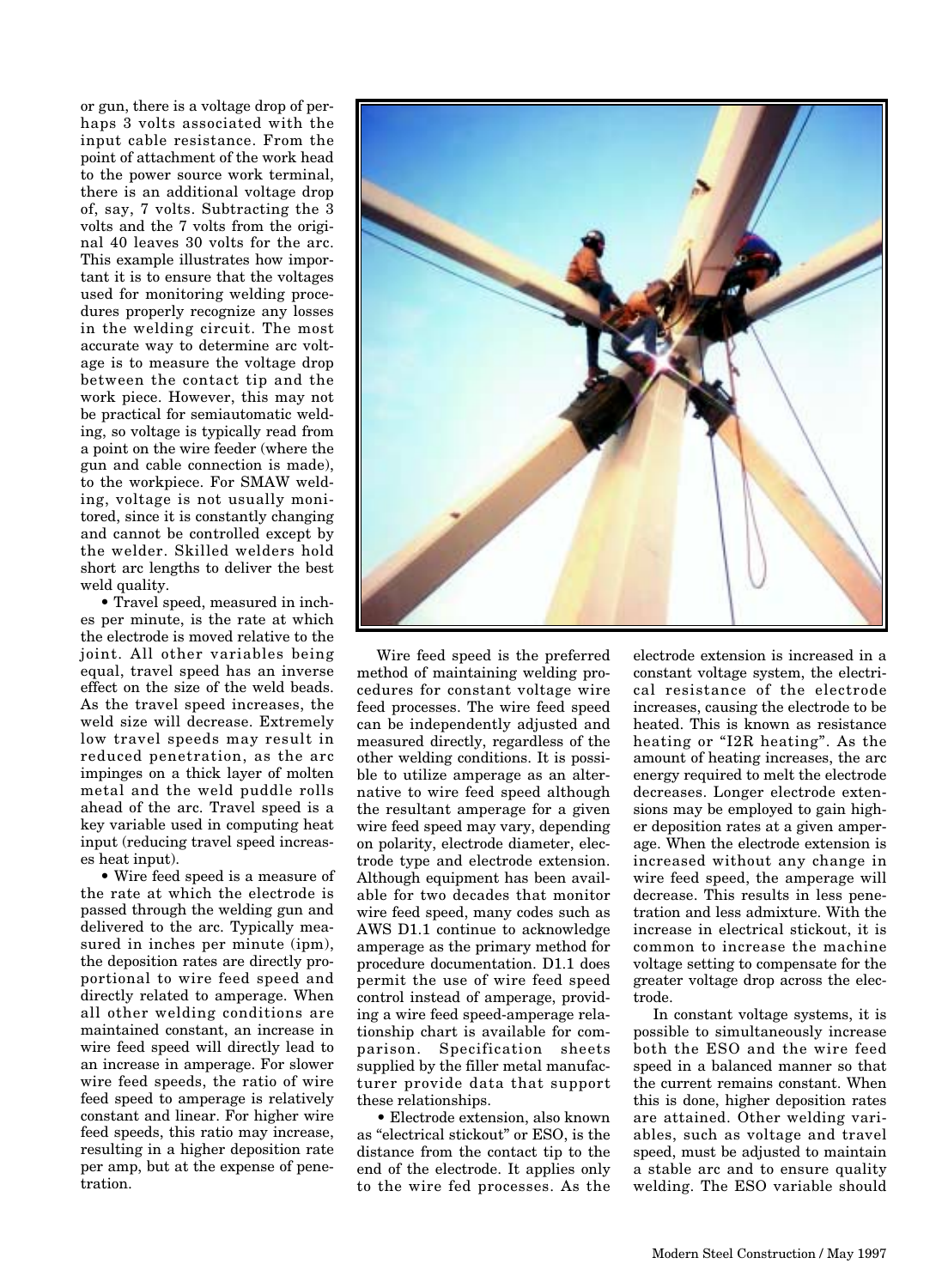always be within the range recommended by the manufacturer.

• Electrode diameter is another critical variable. Larger electrodes can carry higher welding currents. For a fixed amperage, however, smaller electrodes result in higher deposition rates. This is because of the effect on current density discussed below.

• Polarity is a definition of the direction of current flow. Positive polarity (reverse) is achieved when the electrode lead is connected to the positive terminal of the direct current (DC) power supply. The work lead is connected to the negative terminal. Negative polarity (straight) occurs when the electrode is connected to the negative terminal and the work lead to the positive terminal. Alternating current (AC) is not a polarity, but a current type. With AC, the electrode is alternately positive and negative. Submerged arc is the only process that commonly uses either electrode positive and electrode negative polarity for the same type of electrode. AC may also be used. For a fixed wire feed speed, a submerged arc electrode will require more amperage on positive polarity than on negative. For a fixed amperage, it is possible to utilize higher wire feed speeds and deposition rates with negative polarity than with positive. AC exhibits a mix of both positive and negative polarity characteristics.

• The magnetic field that surrounds any DC conductor can cause a phenomenon known as arc blow, where the arc is physically deflected by the field. The strength of the magnetic field is proportional to the square of the current value, so this is a more significant potential problem with higher currents. AC is less prone to arc blow, and can sometimes be used to overcome this phenomenon.

• Heat input is proportional to the welding amperage, times the arc voltage, divided by the travel speed. Higher heat inputs relate to larger weld cross sectional areas, and larger heat affected zones, which may negatively affect mechanical properties in that region. Higher heat input generally results in slightly decreased yield and tensile strength in the weld metal, and generally lower notch toughness because of the interaction of bead size and heat input.

• Current density is determined by dividing the welding amperage by the cross sectional area of the electrode. For solid electrodes, the current density is therefore proportional to I/d2. For tubular electrodes where current is conducted by the sheath, the current density is related to the area of the metallic cross section. As the current density increases, there will be an increase in deposition rates, as well as penetration. The latter will increase the amount of admixture for a given joint. Notice that this may be accomplished by either increasing the amperage or decreasing the electrode size. Because the electrode diameter is a squared function, a small decrease in diameter may have a significant effect on deposition rates and plate penetration.

• Preheat and interpass temperature are used to control cracking tendencies, typically in the base materials. Regarding weld metal properties, for most carbon-manganese-silicon systems, a moderate interpass temperature promotes good notch toughness. Preheat and interpass temperatures greater than 550 degrees F may negatively affect notch toughness. When the base metal receives little or no preheat, the resultant rapid cooling may also lead to a deterioration of notch toughness. Therefore, careful control of preheat and interpass temperatures is critical.

### **PURPOSE OF WPSS**

The particular values for the variables discussed above have significant affect on weld soundness, mechanical properties, and productivity. It is therefore critical that those procedural values used in the actual fabrication and erection be appropriate for the specific requirements of the applicable code and job specifications. Welds that will be architecturally exposed, for example, should be made with procedures that minimize spatter, encourage exceptional surface finish, and have limited or no undercut. Welds that will be covered with fireproofing, in contrast, would naturally have less restrictive cosmetic requirements.

Many issues must be considered when selecting welding procedure values. While all welds must achieve fusion to ensure their strength, the required level of penetration is a function of the joint design in the weld type. All welds are required to deliver a certain yield and/or tensile strength, although the exact level required is a function of the connection design. Not all welds are required to deliver minimum specified levels of notch toughness. Acceptable levels of undercut and porosity are a function of the type of loading applied to the weld. Determination of the most efficient means by which these conditions can be met cannot be left to the welders, but is determined by knowledgeable welding technicians and engineers who create written welding procedure specifications and communicate those requirements to welders by the means of these documents. The WPS is the primary tool that is used to communicate to the welder, supervisor, and the inspector how a specific weld is to be made. The suitability of a weld made by a skilled welder in conformance with the requirements of a WPS can only be as good as the WPS itself. Procedural variable values must be properly selected in order to have a WPS appropriate for the application.

The ability of a welder to follow a written WPS is determined by welder qualification tests (D1.1-96, paragraph C4.1.2). The welder may not know how or why each particular variable was selected, although these values must be used in production. The inspector is required to ensure that all welding is done in accordance with the WPS, observing the technique of each welder on a periodic basis (D1.1-96, paragraph 6.5.4). Inspectors do not develop WPSs, but they must ensure the procedures exist and are followed (D1.1- 96, paragraph 6.3.1).

The D1.1-96 Structural Welding Code - Steel requires written welding procedures for all fabrication performed (D1.1-96, paragraph 5.5). These WPSs are required to be written, regardless of whether they are prequalified or qualified by test. Each fabricator or erector is responsible for the development of WPSs (D1.1-96, paragraph 4.1.1.1, 4.6). Confusion about this issue apparently still exists since there continue to be reports of fabrication being performed in the absence of written welding procedure specifications. One prevalent misconception is that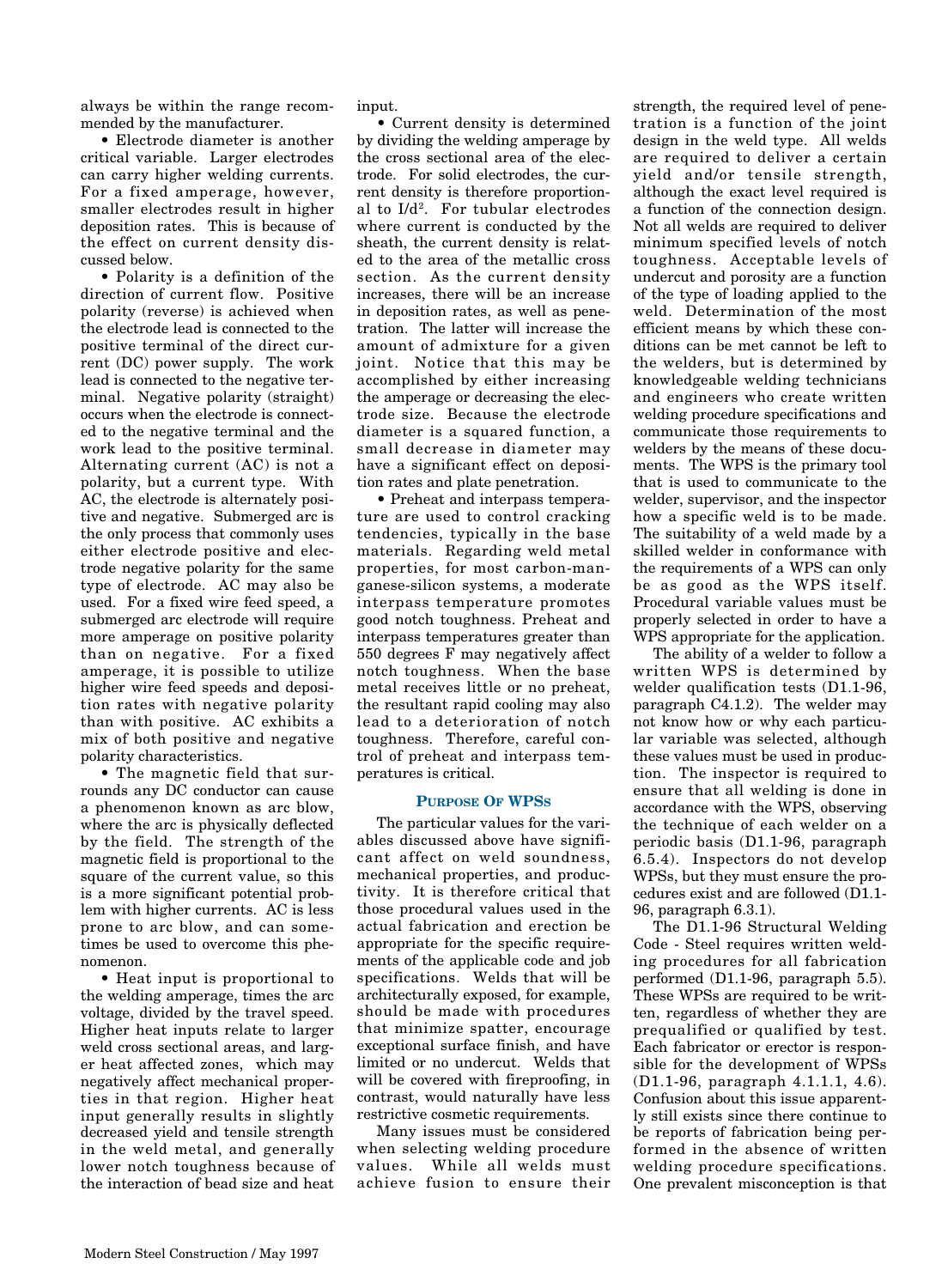if the actual parameters under which welding will be performed meet all the conditions for "prequalified" status, written WPSs are not required. This is not true. As has been shown in the cited code references, the requirement is clear.

The WPS is a communication tool, and it is the primary means of communication to all the parties involved regarding how the welding is to be performed. It must therefore be readily available to foremen, inspectors and the welders. The code is not prescriptive in its requirements regarding availability and distribution of WPSs. Some shop fabricators have issued each welder employed in their organization with a set of welding procedures that are typically retained in the welder's locker or tool box. Others have listed WPS parameters on shop drawings. Some company bulletin boards have listings of typical WPSs used in the organization. Regardless of the method used, WPSs must be available to those authorized to use them.

It is in the contractor's best interest to ensure that efficient communication is maintained with all parties involved. Not only can quality be compromised when WPSs are not available, but productivity can suffer as well. Regarding quality, the limits of suitable operation of the particular welding process and electrode for the steel, joint design and position of welding must be understood. Obviously, the particular electrode employed must be operated on the proper polarity, proper shielding gases must be used, and amperage levels must be appropriate for the diameter of electrode, and for the thickness of material on which welding is performed. Other issues may not be as obvious. For example, the required preheat for a particular application is a function of the grade(s) of steel involved, the thickness(es) of material, and the type of electrode employed (whether low hydrogen or non-low hydrogen). All of this can be communicated by means of the written WPS.

Lack of conformance with the parameters outlined in the WPS may result in the deposition of a weld that does not meet the quality requirements imposed by the code or the job specifications. When an unacceptable weld is made, the corrective measures to be taken may necessitate weld removal and replacement, an activity that routinely increases the cost of that particular weld tenfold. Avoiding these types of unnecessary activities by clear communication has obvious quality and economic ramifications.

There are other economic issues to be considered as well. In a most general way, the cost of welding is inversely proportional to the deposition rate. The deposition rate, in turn, is directly tied to the wire feed speed of the semiautomatic welding processes. If it is acceptable, for example, to make a given weld with a wire feed speed of 200 ipm, then a weld made at 160 ipm (which may meet all the quality requirements) would cost approximately 25% more than the weld made at the optimum procedure. Conformance with WPS values can help ensure that construction is performed at rates that are conducive to the required weld quality and are economical as well.

The code imposes minimum requirements for a given project. Additional requirements may be imposed by contract specifications. The same would hold true regarding WPS values. Compliance with the minimum requirements of the code may not be adequate under all circumstances. Additional requirements can be communicated through the WPS. For example, the D1.1-96 code permits the use of an E71T-11 FCAW electrode for multiple pass welding without any restriction on plate thickness. The Lincoln Electric product, Innershield NR211MP, has a maximum thickness restriction imposed by the manufacturer of 1 /2". This additional requirement can be incorporated into the applicable WPS. Other recommendations that may be imposed by the steel producer, electrode manufacturer, or others can and should be documented in the WPS.

### **PREQUALIFIED PROCEDURES**

The AWS D1.1 code provides for the use of prequalified WPSs. Prequalified WPSs are those that the AWS D1 Committee has determined to have a history of acceptable performance, and so does not subject them to the qualification testing imposed on all other welding procedures. The use of prequalified WPSs does not preclude the requirement that they be written. The use of prequalified WPSs still requires that the welders be appropriately qualified. All the workmanship provisions imposed in the fabrication section of the code apply to prequalified WPSs. The only code requirement exempted by prequalification is the nondestructive testing and mechanical testing required for qualification testing of welding procedures.

A host of restrictions and limitations imposed on prequalified welding procedures do not apply to welding procedures that are qualified by test. Prequalified welding procedures must conform with all the prequalified requirements in the code. Failure to comply with a single prequalified condition eliminates the opportunity for the welding procedure to be prequalified (D1.1-96, paragraph 3.1).

In order for a WPS to be prequalified, the following conditions must be met:

- The welding process must be prequalified. Only SMAW, SAW, GMAW (except GMAW-s), and FCAW may be prequalified (D1.1-96, paragraph 3.2.1).
- The base metal/filler metal combination must be prequalified. Prequalified base metals, filler metals, and combinations are shown in D1.1-96, paragraph 3.3, Table 3.1.
- The minimum preheat and interpass temperatures prescribed in D1.1-96, paragraph 3.3, Table 3.2 must be employed (D1.1-96, paragraph 3.5).
- Specific requirements for the various weld types must be maintained. Fillet welds must be in accordance with D1.1-96, paragraph 3.9, plug and slot welds in accordance with D1.1-96, paragraph 3.10, and groove welds in accordance with D1.1-96, paragraph 3.11, 3.12, and 3.13 as applicable. For the groove welds, whether partial joint penetration or complete joint penetration, the required groove preparation dimensions are shown in D1.1-96, Figures 3.3 and 3.4.

Even if prequalified joint details are employed, the welding procedure must be qualified by test if other prequalified conditions are not met. For example, if a prequalified detail is used on an unlisted steel, the welding procedures must be qualified by test.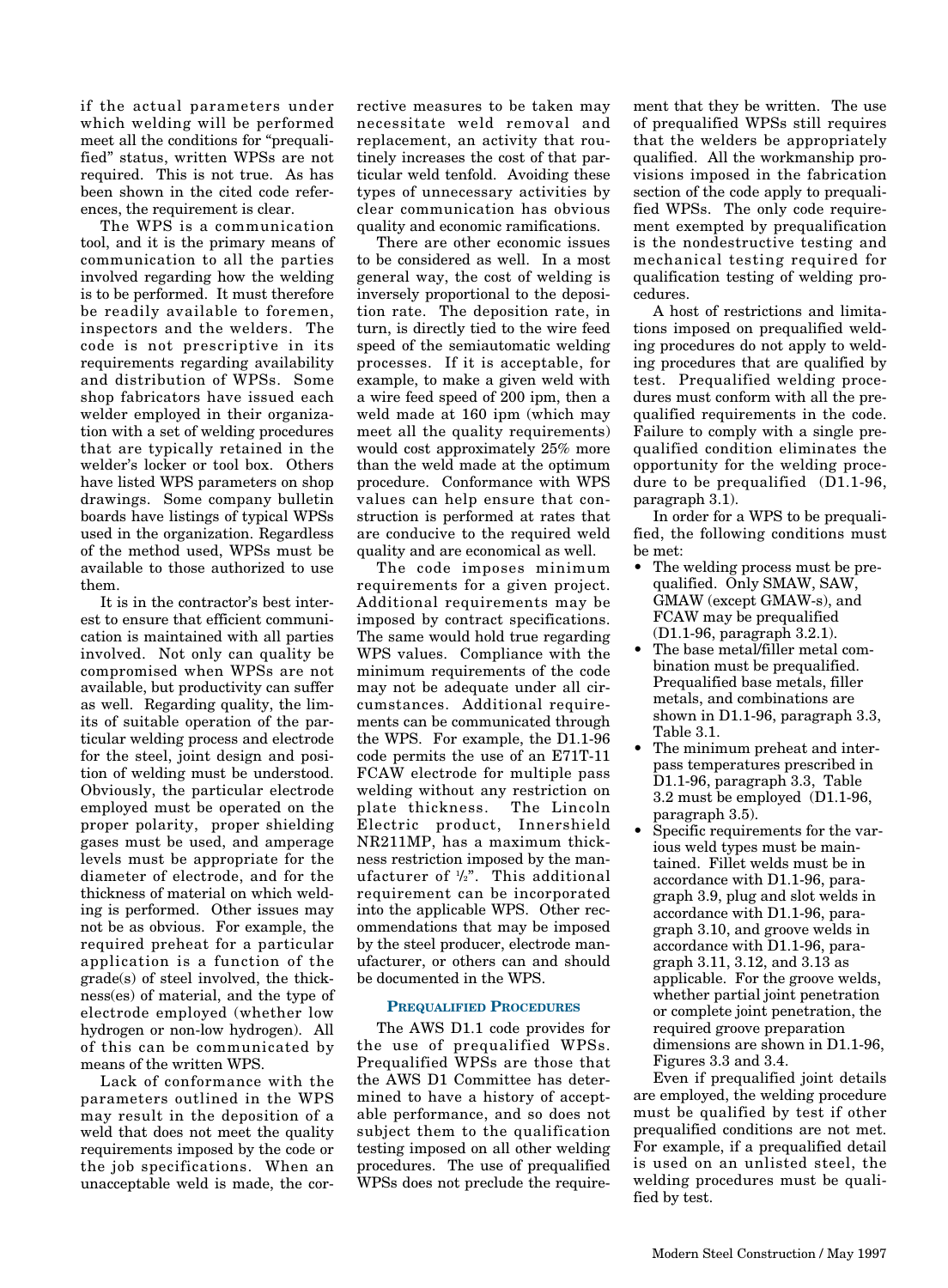

Prequalified status requires conformance to a variety of procedural parameters. These are largely contained in D1.1-96, Table 3.7, and include maximum electrode diameters, maximum welding current, maximum root pass thickness, maximum fill pass thicknesses, maximum single-pass fillet weld sizes, and maximum single pass weld layers (D1.1-96, Table 3.3). In addition to all the preceding requirements, welding performed with a prequalified WPS must be in conformance with the other code provisions contained in the fabrication section of AWS D1.1-96 Structural Welding Code.

The code does not imply that a WPS that is prequalified will automatically achieve the quality conditions required by the code. The commentary language for paragraph 3.2.1 states the following:

"The use of prequalified joints and procedures does not necessarily guarantee sound welds. Fabrication capability is still required, together with effective and knowledgeable supervision to consistently produce sound welds." (AWS D1.1-96, paragraph C3.2.1)

It is the contractor's responsibility to ensure that the particular parameters selected within the requirements of the prequalified WPS are suitable for the specific application. An extreme example will serve as an illustration. Consider the following example of a hypothetical proposed WPS for making a ¼" fillet weld on 3 /8" A36 steel in the flat position. The weld type and steel are prequalified. SAW, a prequalified process, is selected. The filler metal selected is F7A2-EM12K, meeting the requirements of D1.1-96, Table 3.1. No preheat is specified since it would not be required according to D1.1-96, Table 3.2. The electrode diameter selected is  $\frac{3}{2}$ , less than the  $\frac{1}{4}$  maximum specified in D1.1-96, Table 3.7. The maximum single pass fillet weld size in the flat position, according to D1.1-96, Table 3.7, is unlimited, so the ¼" fillet size can be prequalified. The current level selected for making this particular fillet weld is 800 amps, less than the 1000 amp maximum specified in D1.1-96, Table 3.7.

However, the amperage level imposed on the electrode diameter for the thickness of steel on which the weld is being made is inappropriate. It would not meet the requirements of D1.1-96, paragraph 5.3.1.2 in the section entitled Fabrication, which requires that the size of electrode and amperage be suitable for the thickness of material being welded. This illustration demonstrates the fact that compliance with all prequalified conditions does not guarantee that the combination of selected variables will always generate an acceptable weld.

Most contractors will determine preliminary values for a prequalified WPS based upon their experience, recommendations from publications such as Lincoln Electric's Procedure Handbook of Arc Welding, industry publications such as the AWS Welding Handbooks, from AWS Welding Procedure Specifications (AWS B2.1), or other sources. It is the responsibility of the contractor to verify the suitability of the suggested parameters prior to the application of the actual procedure on a project, although the verification test need not be subject to the full range of procedure qualification tests imposed by the code. Typical tests will be made to determine soundness of the weld deposit (e.g., fusion, tie-in of weld beads, freedom from slag inclusions, etc.). The plate could be nondestructively tested or, as is more commonly done, cut, polished, and etched. The latter operations allow for examination of penetration patterns, bead shapes, and tie-in. Welds made with prequalified WPSs that meet the physical dimensional requirements (fillet weld size, maximum reinforcement levels, and surface profile requirements), and are sound (that is, having adequate fusion, tie-in and freedom from excessive slag inclusions and porosity) should meet the strength and ductility requirements imposed by the code for welding procedures qualified by test. Weld soundness, however, cannot be assumed just because the WPS is prequalified.

### **GUIDELINES**

When developing prequalified WPSs, the starting point is a set of welding parameters appropriate for the general application being considered. Parameters for overhead welding will naturally vary from those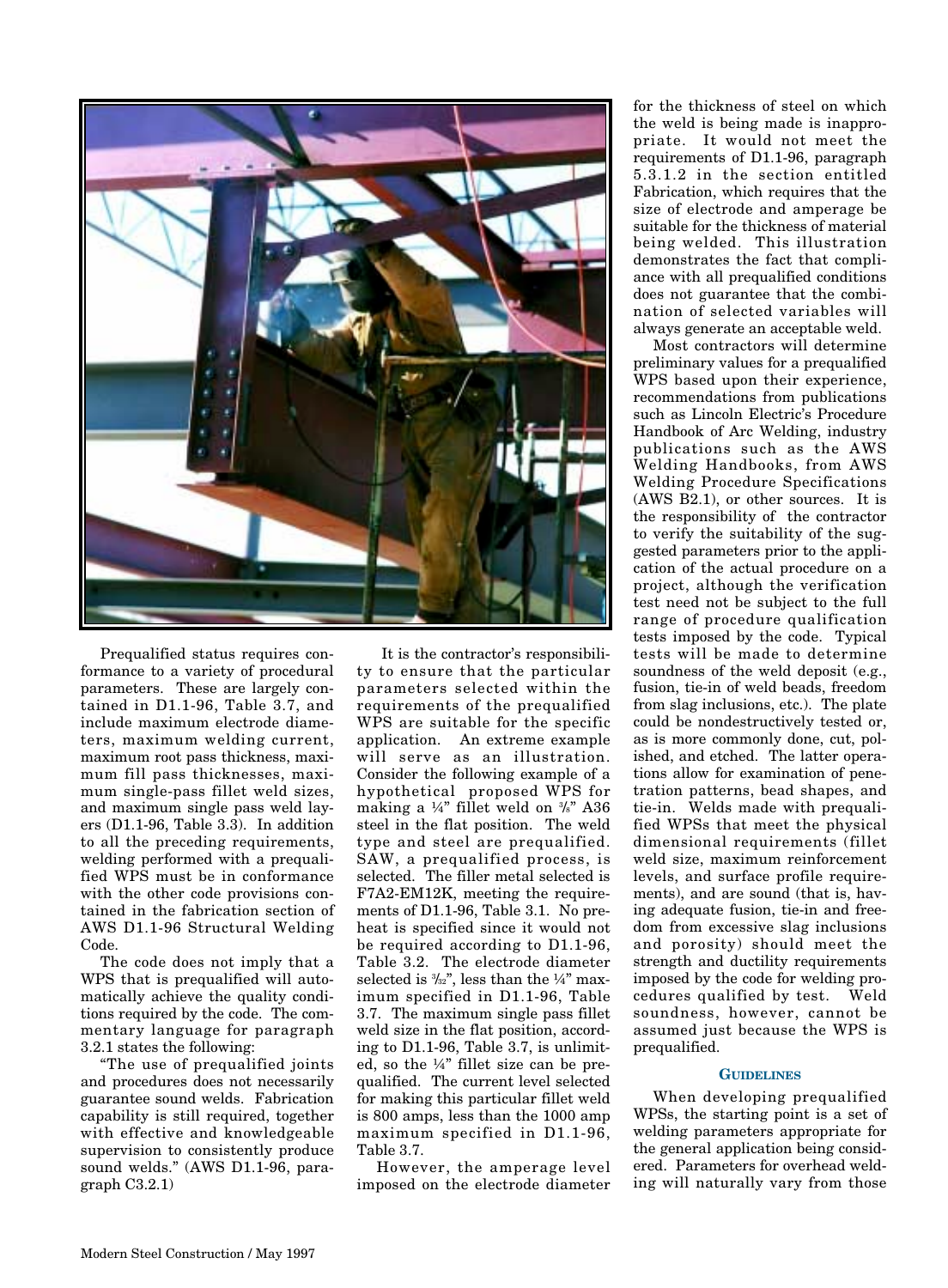required for down-hand welding. The thickness of material involved will dictate electrode sizes and corresponding current levels. The specific filler metals selected will reflect the strength requirements of the connection. Many other issues must be considered.

Depending on the level of familiarity and comfort the contractor has with the particular values selected, welding a mock-up may be appropriate. Once the parameters that are desired for use in production are established, it is essential to check each of the applicable parameters for compliance with the D1.1-96 code.

To assist in this effort, Annex H has been provided in the D1.1-96 code. This contains a check list that identifies prequalified requirements. If any single parameter deviates from these requirements, the contractor is left with two options: (1) the preliminary procedure can be adjusted to conform with the prequalified constraints; or, (2) the WPS can be qualified by test. If the preliminary procedure is adjusted, it may be appropriate to reexamine its viability by another mock-up.

The next step is to document, in writing, the prequalified WPS values. A sample form is included in Annex E of the code. The fabricator may utilize any convenient format (D1.1-96, paragraph 3.6). Also contained in Annex E are a series of examples of completed WPSs that may be used as a pattern.

### **QUALIFYING BY TEST**

Conducting qualification tests — There are two primary reasons why welding procedures may be qualified by test. First, it may be a contractual requirement. Secondly, one or more of the specific conditions encountered in production may deviate from the prequalified requirements. In either case, a test weld must be made prior to the establishment of the final WPS. The first step in qualifying a welding procedure by test is to determine the procedure one wants to qualify. The same sources cited for the prequalified WPS starting points could be used for WPSs qualified by test. These will typically be the parameters used for fabrication of the test plate, although this is not always the case, as will be discussed later.

In the simplest case, the exact conditions that will be encountered in production will be replicated in the procedure qualification test. This would include the welding process, filler metal, grade of steel, joint details, thicknesses of material, preheat values, minimum interpass temperature level, and the various welding parameters of amperage, voltage, and travel speed. The initial parameters used to make the procedure qualification test plate beg for a name to define them, although there is no standard industry term. It has been suggested that "TWPS" be used where the "T" could alternately stand for temporary, test, or trial. In any case, it would define the parameters to be used for making the test plate since the validity of the particular parameters cannot be verified until they have successfully passed the required test. The parameters for the test weld are recorded on a Procedure Qualification Record (PQR). The actual values used should be recorded on this document. The target voltage, for example, may be 30 volts but, in actual fact, only 29 volts were used for making the test plate. The 29 volts would be recorded.

After the test plate has been welded, it is allowed to cool and the plate is subjected to the visual and nondestructive testing as prescribed by the code. The specific tests required are a function of the type of weld being made and the particular welding consumables. The types of qualification tests are described in D1.1-96, paragraph 4.4.

In order to be acceptable, the test plates must first pass visual inspection followed by nondestructive testing (NDT) (D1.1-96, paragraphs 4.8.1, 4.8.2). At the contractor's option, either RT or UT can be used for NDT. The mechanical tests required involve bend tests (for soundness), macro etch tests (for soundness), and reduced section tensile tests (for strength). For qualification of procedures on steels with significantly different mechanical properties, a longitudinal bend specimen is possible (D1.1-96, paragraph 4.8.3.2). All weld metal tensile tests are required for unlisted filler metals. The nature of the bend specimens, whether side, face, or root, is a function of the thickness of the steel involved. The number and

type of tests required are defined in D1.1-96, Table 4.2 for complete joint penetration groove welds, D1.1-96, Table 4.3 for partial joint penetration groove welds, and D1.1-96, Table 4.4 for fillet welds.

Once the number of tests has been determined, the test plate is sectioned and the specimens machined for testing. The results of the tests are recorded on the PQR. According to D1.1-96, if the test results meet all the prescribed requirements, the testing is successful and welding procedures can be established based upon the successful PQR. If the test results are unsuccessful, the PQR cannot be used to establish the WPS. If any one specimen of those tested fails to meet the test requirements, two retests of that particular type of test may be performed with specimens extracted from the same test plate. If both of the supplemental specimens meet the requirements, the D1.1-96 allows the tests to be deemed successful. If the test plate is over 11 /2" thick, failure of a specimen necessitates retesting of all the specimens at the same time from two additional locations in the test material (D1.1-96, paragraph 4.8.5).

It is wise to retain the PQRs from unsuccessful tests as they may be valuable in the future when another similar welding procedure is contemplated for testing.

The acceptance criteria for the various tests are prescribed in the code. The reduced section tensile tests are required to exceed the minimum specified tensile strength of the steel being joined (D1.1-96, paragraph 4.8.3.5). Specific limits on the size, location, distribution, and type of indication on bend specimens is prescribed in D1.1-96, paragraph 4.8.3.3.

Writing WPSs from successful PQRs— When a PQR records the successful completion of the required tests, welding procedures may be written from that PQR. At a minimum, the values used for the test weld will constitute a valid WPS. The values recorded on the PQR are simply transcribed to a separate form, now known as a WPS rather than a PQR.

It is possible to write more than one WPS from a successful PQR. Welding procedures that are sufficiently similar to those tested can be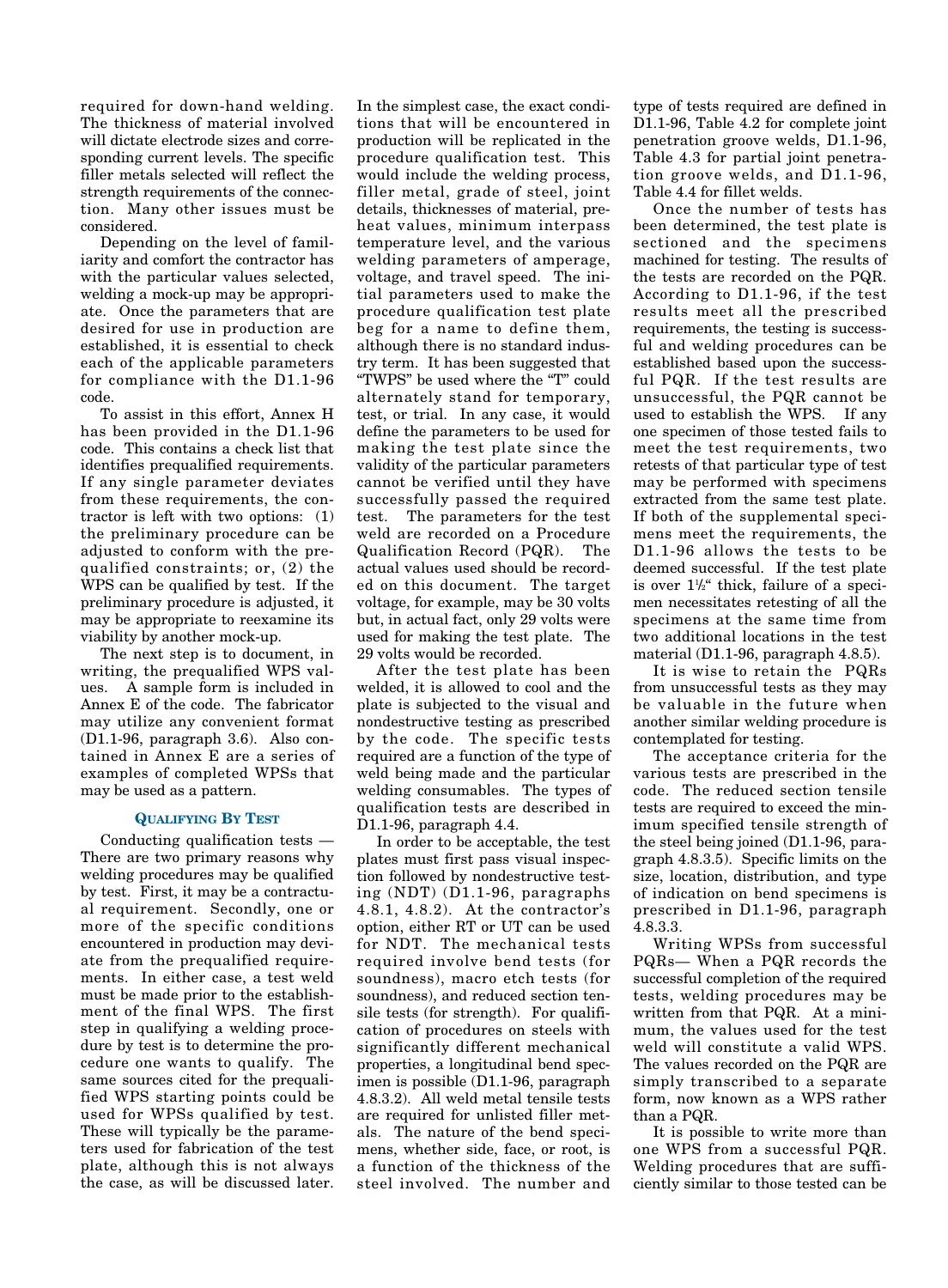

supported by the same PQR. Significant deviations from those conditions, however, require additional qualification testing. Changes that are significant enough to warrant additional testing are considered essential variables, and these are listed in D1.1-96, Tables 4.5, 4.6, and 4.7. For example, consider an SMAW welding procedure that is qualified by test using an E8018-C3 electrode. From that test, it would be possible to write a WPS that utilizes E7018 (since this is a decrease in electrode strength) but it would not be permissible to write a WPS that utilizes E9018-G electrode (because Table 4.5 lists an increase in filler metal classification strength as an essential variable). It is important to carefully review the essential variables in order to determine whether a previously conducted test may be used to substantiate the new procedure being contemplated.

D1.1-96, Table 4.1 defines the range of weld types and positions qualified by various tests. This table is best used, not as an afterthe-fact evaluation of the applicability of the test already conducted, but rather for planning qualification tests. For example, a test plate conducted in the 2G position qualifies the WPS for use in either the 1G or 2G position. Even though the first anticipated use of the WPS may be for the 1G position, it may be advisable to qualify in the 2G position so that additional usage can be obtained from this test plate.

In a similar way, D1.1-96, Table 4.7 defines what changes can be made in the base metals used in production vs. qualification testing. An alternate steel may be selected for the qualification testing simply because it affords additional flexibility for future applications.

If WPS qualification is performed on a non-prequalified joint geometry, and acceptable test results are obtained, WPSs may be written from that PQR utilizing any of the prequalified joint geometries (D1.1-96, Table 4.5, Item 32).

### **EXAMPLES**

To provide some insight into the thought process that a welding engineer may follow to develop a WPS, two examples will be given. In both cases, the weld is the same, namely,

a 5 /16" fillet weld. The specific application conditions, however, will necessitate that a separate WPS be developed for each situation. A sample WPS is included for each situation.

Situation One: The weld to be made is a 5 /16" fillet weld that connects the shear tab to the column. This weld will be made in the fabrication shop with a column in the horizontal position. The fillet weld is applied to either side of a  $\frac{1}{2}$  shear tab. It is welded to a W14x311 column with a flange thickness of  $2\frac{1}{4}$ ". The shear tab is made of A36 steel, while the column is of A572 Gr 50.

The welding engineer recognizes that for the grades of steel involved, and for the type of weld specified, a prequalified WPS could be written. The process of choice for this particular shop fabricator is gas shielded flux cored arc welding, a prequalified welding process. From Table 3.1 of the D1.1-96 code, a list of prequalified filler metals is given. Outershield 70, an E70T-1 electrode is selected because, for semiautomatic welding, it is likely to be the most economical process considering deposition rate and cleanup time. The electrode operates on DC+ polarity. From experience, the engineer knows that 3 /32" diameter is appropriate for the application, and specifies that the shielding gas should be CO2 based upon the electrode manufacturer's recommendation and its low cost characteristics. From Table 3.2 of the D1.1-96 code, the preheat is selected. It is controlled by the thicker steel, that is, the column flange, and required to be a minimum of 150 degree F since the column flange thickness is  $2\frac{1}{4}$ . From recommendations supplied by the electrode manufacturer, the welding engineer selects a welding current of 460 amps, 31 volts, and specifies that the welding speed should be 15-17 ipm. The final variable is determined based upon experience. If any doubts still exist, a simple fillet weld test could be made to verify the travel speed for the given amperage.

As a quick check, the engineer reviews Annex H to ensure that all the prequalified conditions have been achieved. Finally, these are tabulated on the WPS.

Situation Two: The second weld to be made is also a  $\frac{5}{16}$ " fillet weld,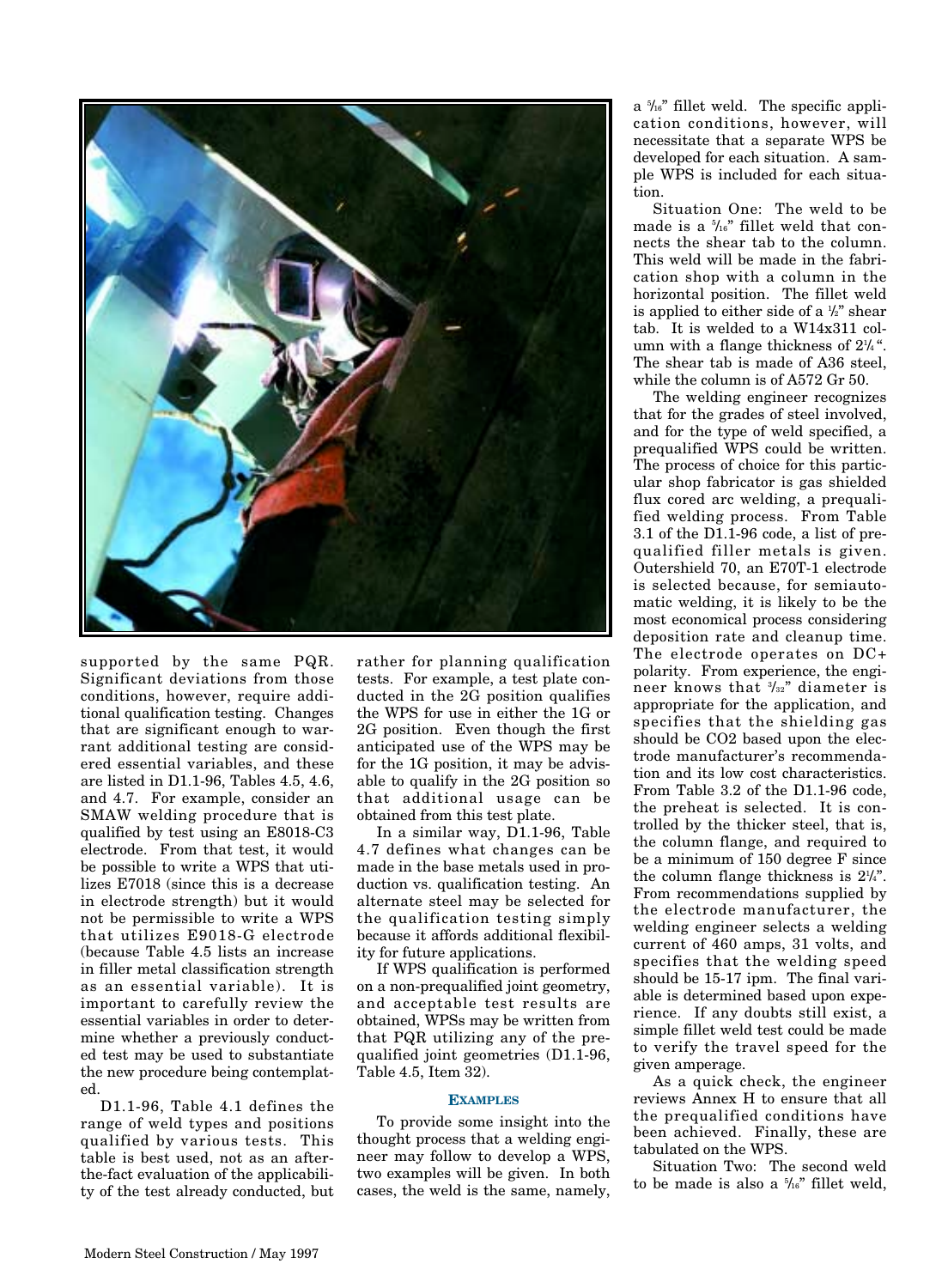but in this case, the weld will be made in the field. The weld will be made between the shear tab described above, and the beam web. In this situation, the beam is a W36x150, specified to be of A36 steel. Under field conditions, the weld must be made in the vertical position.

The welding engineer again recognizes that the WPS for this application could be prequalified if all the applicable conditions are met. Self shielded flux cored arc welding is selected in order to ensure high quality welds under windy conditions. This is a prequalified process. In D1.1-96, Table 3.1, the engineer locates suitable filler metals and selects Innershield NR232, an E71T-8 self-shielded flux cored electrode which operates on DC negative polarity. Because the welding will be made in the vertical position, a 0.068 in. diameter electrode is specified. From technical literature supplied by Lincoln Electric, a middleof-the-range procedure suitable for vertical position welding is selected. The engineer specifies the current to be 250 amps, 19-21 volts, with a travel speed of 5.5-6.5 ipm. The controlling variable is the thickness of the beam web, which is  $\frac{5}{6}$ . In this situation, Table 3.2 of the D1.1-96 code does not require any minimum preheat.

The two welds to be made are remarkably similar, and yet the WPS values specified are significantly different. In order to ensure that quality welds are delivered at economical rates, it is imperative that a knowledgeable individual establish WPS values. These values must be adhered to during fabrication and erection in order to ensure quality welds in the final structure.

### **REVIEW AND APPROVAL**

After a WPS is developed by a fabricator or erector, it is required to be reviewed by the inspector (AWS D1.1-96, paragraph 6.3.1). This applies whether the WPS has been qualified by test, or whether it is prequalified. The code requires WPSs that are qualified by test to be submitted to the engineer for approval (D1.1-96, paragraph 4.1.1).

Prequalified WPSs are required to be reviewed by the inspector who is required to "make certain that the procedures conform to the requirements of this code" (D1.1-96, paragraph 6.3.1). The D1.1-96 code does not require prequalified WPSs to be submitted to the engineer for approval. Welding procedures that have been qualified by test are required to be reviewed by the engineer (D1.1-96, paragraph 4.1.1). However, the use of a "prequalified joint" does not exempt the engineer from using engineering judgment in determining the suitability of application for these joints (D1.1-96, paragraph 3.1). The code is not explicit with respect to engineering responsibility for the other aspects of a prequalified WPS.

The code is clear that the inspector is required to review all WPSs. For a prequalified WPS, Annex H, "Contents of a Prequalified WPS", is particularly helpful. This Annex provides a list of the various elements of a prequalified WPS, and has a reference to the code paragraph where these restrictions are listed. In the reorganized D1.1-96 code format, user-friendly tables and figures summarize many of the prequalified requirements. These include:

• Table 3.1 - Prequalified Base Metal - Filler Metal Combinations for Matching Strength

• Table 3.2 - Prequalified Minimum Preheat and Interpass Temperatures

• Table 3.3 - Filler Metal Requirements for Exposed Bare Applications of A588 Steel

• Table 3.7 - Prequalified WPS Requirements

• Figure 3.3 - Prequalified Groove Weld Joint Details

• Figure 3.4 - Prequalified CJP Groove Weld Details

In addition to the above tables, Table 4.5 lists the essential variable changes required for WPS requalification. The limitation of variables prescribed in Table 4.5 also apply to prequalified WPSs (D1.1-96, paragraph 3.6). Through the use of these tables, the majority of the prequalified conditions can be easily checked by the inspector as part of the required review.

The fundamental premise on which the suitability of prequalified procedures stands is stated in the commentary as follows:

"Certain shielded metal arc, submerged arc, gas metal arc (excluding the short circuiting mode of metal transfer across the

arc), and flux cored arc WPSs in conjunction with certain related types of joints have been thoroughly tested and have a long record of proven satisfactory performance." (D1.1-96, paragraph C3.2.1).

The review required by the inspector in D1.1-96, paragraph 6.3.1 does not specifically require a determination regarding the suitability of the procedure for the particular application, but rather requires that the procedure conform to the requirements of the code. As previously stated, the engineer is not exempted from exercising engineering judgment when prequalified joint details are used.

The previously described responsibility of the inspector to review all WPSs applies equally to those qualified by test. However, D1.1-96, paragraph 4.1.1 additionally requires the following:

"Except for prequalified WPSs in conformance with Section 3, a WPS for use in production welding shall be qualified in conformance with Section 4, Part B, and shall be approved by the engineer."

The apparent logic behind the differences in approval approaches is that while prequalified WPSs are based upon well established, time proven, and documented welding practices (see D1.1-96, paragraph C3.2.1), WPSs that have been qualified by test may utilize new, unproven and sometimes controversial concepts. WPSs that are qualified by test are not automatically subject to the same restrictions that would apply to prequalified WPSs. Even though the required qualification tests have demonstrated the adequacy of the particular WPS under test conditions, further scrutiny by the engineer is justified to ensure that it is applicable for the particular situation that will be encountered in production.

Two examples will be cited to illustrate the philosophical differences a welding engineer may take when evaluating a WPS qualified by test. In Situation One, the contractor wishes to use a WPS that would otherwise be prequalified, except for one change in the joint detail. Based upon experience and some informal tests, the contractor has determined that a modified groove detail will reduce the required volume of weld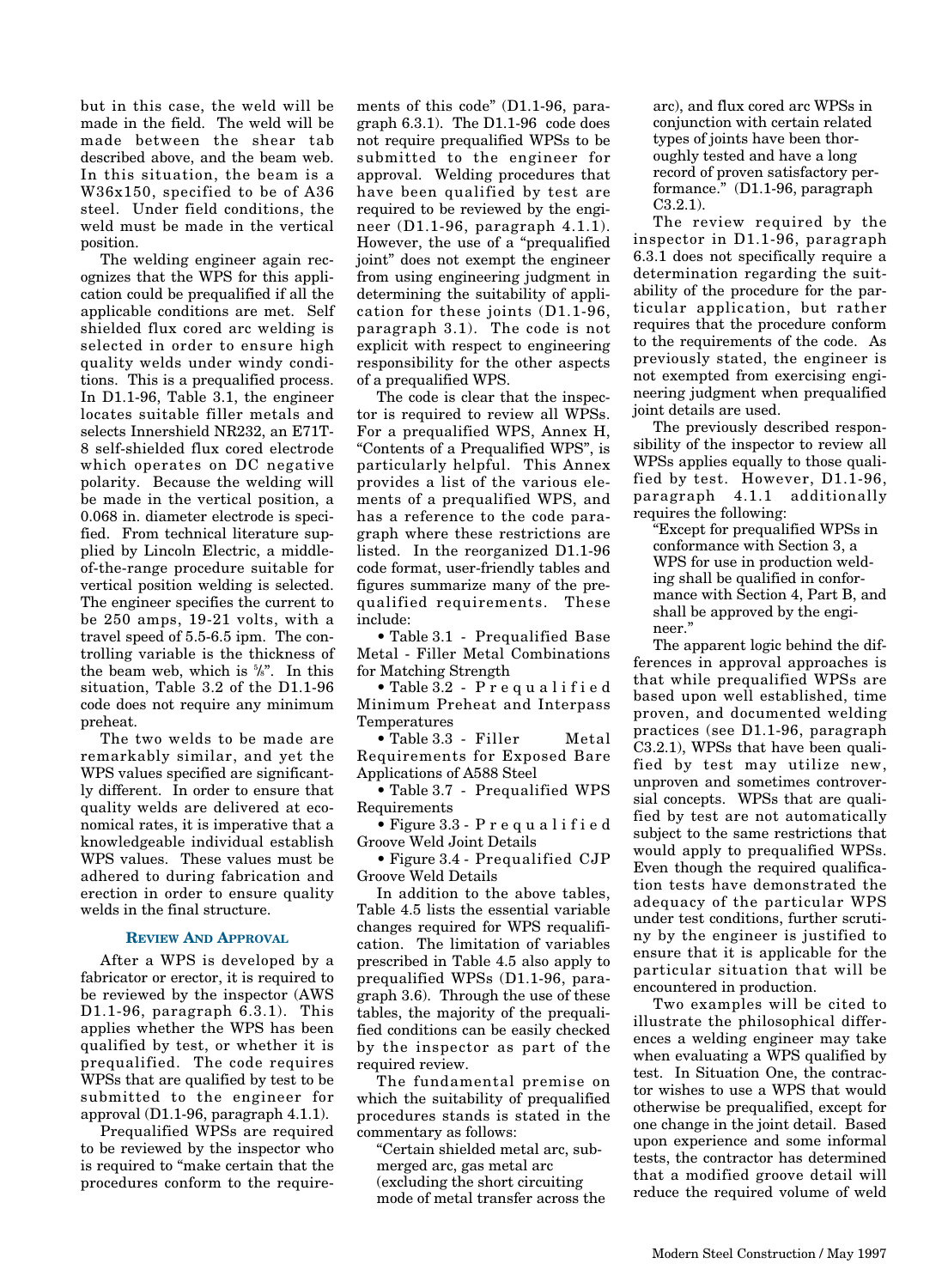

metal without affecting quality. The joint detail is similar to a B-U2a-GF, except that the root opening and groove angles deviate from the prequalified requirements shown in D1.1-96. Specifically, the combination of a  $\frac{1}{8}$ " root opening with a 45 degree included angle when applied to plate 1 /2" thick provides a near optimum configuration for this contractor's procedures that utilize FCAW-g. Since these dimensional changes are beyond the limits permitted by the as-detailed tolerances for the specific joint, they must be qualified by test. If there were to be a problem associated with this approach, it would no doubt evidence itself as a fusion-type problem. The required qualification test as outlined in Table 4.2 require two Reduce Section Tension Tests, and four Side Bend Tests. Both of these tests, and the Side Bend Test in particular, will quickly reveal any problem with fusion problems associated with this technique. A successful PQR should satisfy the engineer who is required to approve this procedure.

In Situation Two, the issue is more complex. A new steel is being contemplated for construction, and the claim of the steel producer is that it can be welded with reduced preheat levels. It cannot be prequalified because (a) the steel is not prequalified; and, (b) the preheat levels are below the prequalified limits. In order to qualify the procedure for unlimited thickness qualification, D1.1-96, Table 4.2 requires the test plate be 1 in. or thicker. The contractor qualifies the welding procedure on 1 in. steel, although the actual application will utilize 4 in. thick steel. The actual joint configuration used for qualification testing is a double V groove butt joint, welded from two sides. The test plate is

not preheated prior to fabrication (although the air temperature inside the shop where the qualification testing is being performed is at 70 degree F). After the first weld pass is applied, the steel temperature rises well above ambient due to the thermal energy added by the welding process. A second weld pass is applied to the first side. Next, the plate is inverted and the root pass made from the opposite side is gouged out. While the interpass temperature is still well above ambient, the second side of the joint is welded. Finally, the plate is flipped one more time, and the first side of the joint is welded out to completion.

The test plate is subject to all of the code-mandated tests, and successfully meets the code requirements. With this information in hand, the contractor submits the procedure to the engineer for approval, claiming that these tests have proven the weldability of the new steel, and that no preheat is required. While it is true that the code-mandated requirements have been fulfilled, the suitability of this welding procedure for actual fabrication has not been established. The relatively small sizes associated with the test plate (1" thick x 14" minimum wide x 30" minimum long, according to D1.1-96, Figure 4.10) is not sufficient to duplicate the restraint or cooling rates that will be seen in actual structures. These issues will affect the resultant heat affected zone microstructure, hydrogen diffusion rates, and residual stress levels - all elements that affect the possibility of weld cracking. In addition, except for the root pass, all of the weld passes had the benefit of the higher interpass temperature. Furthermore, the root pass that was made without preheat was gouged out when the second side was welded. Although no preheat was applied, the steel was at shop ambient temperature, qualifying a 70 degrees F preheat temperature, not "no preheat" temperature.

The engineer ought to view the second WPS with a greater degree of scrutiny than first. It would be reasonable, for example, to require weldability tests (such as: G-BOP, TEKKEN, or CTS tests) in order to better understand the likely behavior of this proposed welding procedure. Larger scale, restrained mock